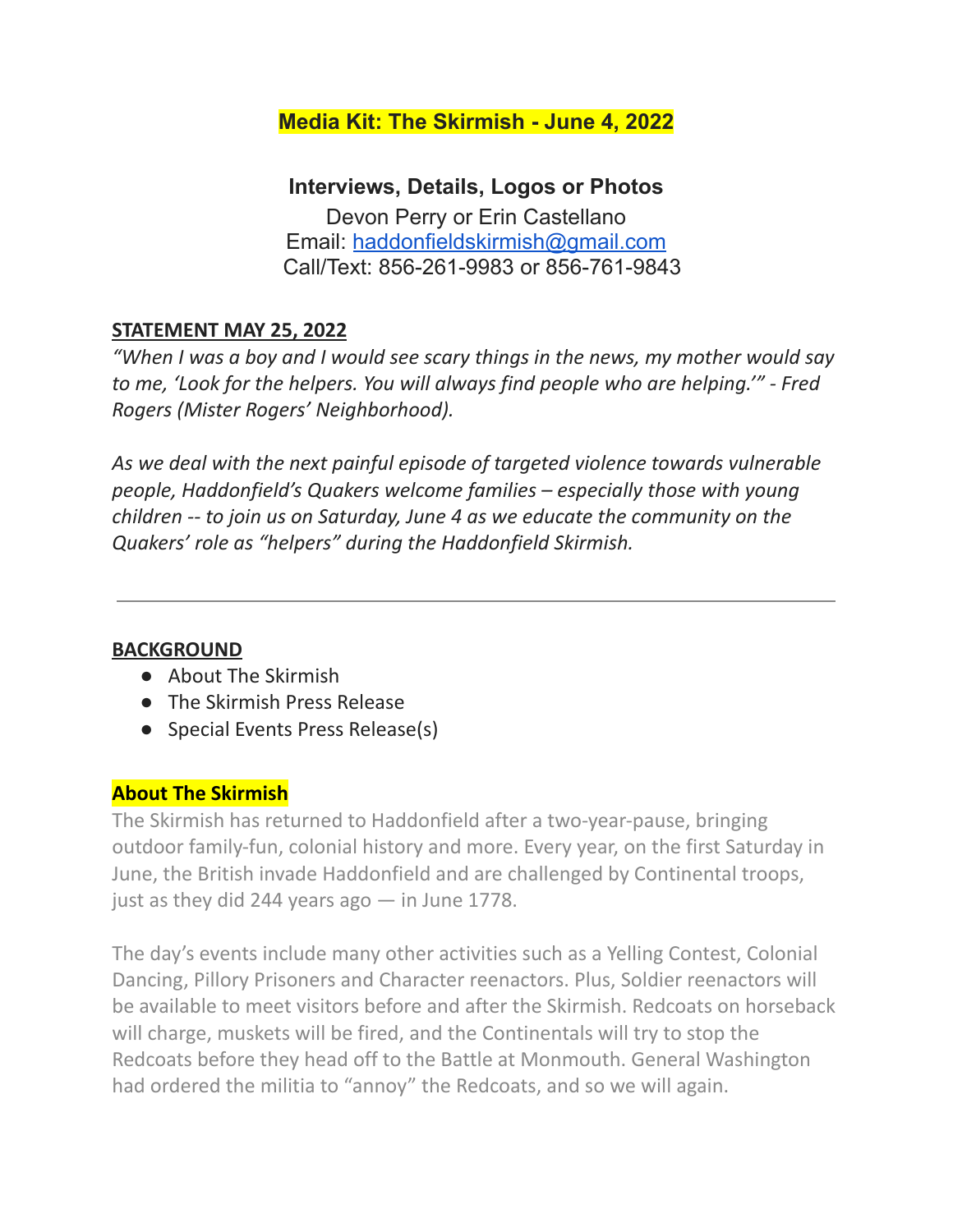The clash and other events take place on Kings Highway. There will be plenty of sidewalk space for viewing and cheering along Kings Highway and the conflict should take about 20 minutes. Tours of the historic Indian King Tavern will be offered all day. To view the most up to date list of events and activities, visit haddonfieldskirmish.com/events/.

## **The Skirmish Press Release**

**FOR IMMEDIATE RELEASE** Contact: Devon Perry T: 856-261-9983; segelassociates@gmail.com

## **JUNE 4: REVOLUTIONARY WAR REENACTMENT RETURNS TO HADDONFIELD**

*The Skirmish Brings South Jersey's Colonial History to Life in Day-Long Event*

**Haddonfield, NJ (May 16, 2022)** – After a two-year hiatus, Haddonfield's popular revolutionary war reenactment will return in June 2022. The Skirmish brings history books to life with a day of Revolutionary War soldiers, horses, clashes between colonists and redcoats, family friendly programming, music, and important moments from South Jersey and Haddonfield's history in the founding of the U.S.

On Saturday, June 4, 2022, the British will invade Haddonfield and be challenged by Continental troops, just as they did 244 years ago -- in June 1778. Redcoats on horseback will charge, muskets will be fired, and the Continentals will try to stop the redcoats before they head off to New York (and are intercepted at the **Battle at Monmouth**). The Skirmish and a day of events surrounding it take place on and around Kings Highway, Haddonfield's main street.

The Skirmish, an outdoor, free event, has been running for a decade.

"Back in 1778, during the British Troop evacuation of occupied Philadelphia, George Washington ordered the local militia to "annoy" the redcoats. Both sides would Skirmish throughout South Jersey until they finally battled at Monmouth, and so on June 4, 2022, we will annoy them again!," says Joe Murphy, Chair of the Skirmish Committee. "We love being able to once again share our community's rich Revolutionary War history in a fun, family-friendly way."

#### **Schedule of Events:**

#### **June 4, 2022**

- 10 a.m.: Redcoats begin "looting and pillaging" Haddonfield
- 11 a.m. Brief clash between Redcoats and Continentals on Kings Highway, featuring reenactors from The Second Pennsylvania Regiment of the Continental Line and First Battalion of New Jersey Volunteers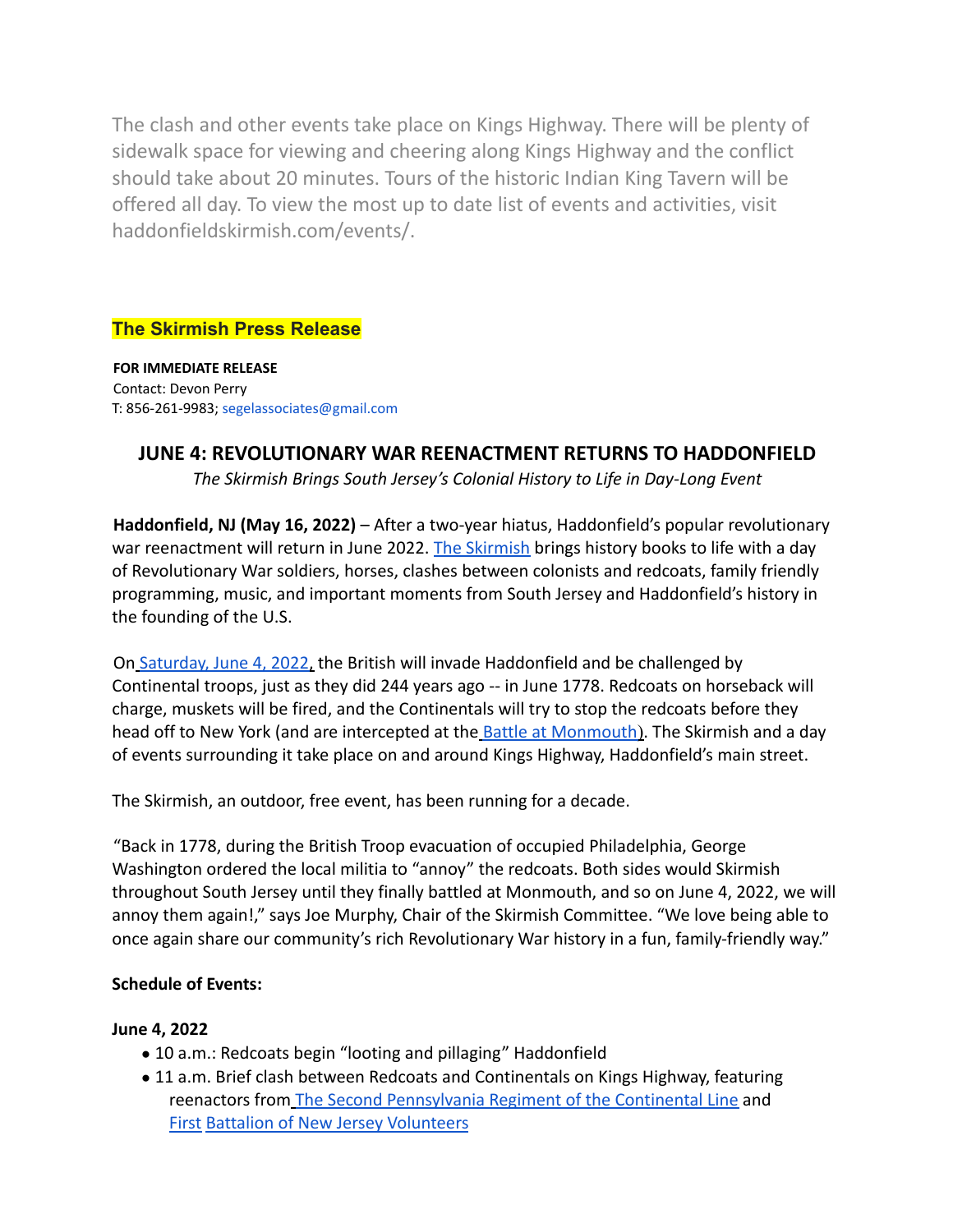● 2 p.m.: The Skirmish, featuring redcoats on horseback, muskets, and Revolutionary War reenactors on Kings Highway

#### **Activities throughout the day (check the website for actual times):**

- Battle of the Brews at King's Road Brewing Company: Revolutionary Red for the British redcoats v. Ample Vengeance for the Continental Troops (public votes for a winner) • Historic exhibits and History Faire at the Masonic Temple
- Betsy Ross quilt and patchwork workshop at Markeim Arts Center
- Interactive Revolutionary War themed clay workshop at Markeim's Clay Studio Meet character and soldier reenactors
- Yelling contest ("The British Are Coming!")
- Colonial dancing at the Haddon Fortnightly
- Pillory prisoners
- Learn sword fighting from Sword and Swagger
- Open house at the Indian King Tavern, where New Jersey officially became a state
- Colonial auction at the Indian King Tavern
- See a blacksmith, a tinsmith and a quilling artist at work at the Indian King Tavern
- Free colonial caricatures at the Farmers Market
- See a Revolutionary War military surgeon at the Masonic Temple
- Visit the Queen's Rangers and their horses at their encampment
- Washington Crossing Fife and Drum performance
- Colonial era tools and other amusements for children at the Friends Meeting House
- Town criers spread the news
- Chat with Ben Franklin as he wanders the town and stops in at the Masonic Temple Haddonfield Plays and Players performs songs from "The Kings Road" a show about the Indian King Tavern, and plays colonial music at the Haddonfield Farmers' Market ● The Sea Dogs - pirates singing shanties
- Read the Indian King Gazette, a replica of a colonial era newspaper
- Walking tour of the town's historic buildings (charge applies)
- Learn about Colonial era arts and crafts
- Get a Colonial era "penny portrait" done by silhouette artist Ted Steussy at the Masonic Temple

● Revolutionary War fire-fighting equipment at the Haddon Fire Company No. 1's museum ● Enjoy breakfast with the Colonial Troops (\$15 for adults and \$10 for children); 9-11:30 a.m. First Presbyterian Church

● Children's pony rides at Haddonfield Financial Planning on Haddon Ave ● The Haddonfield Friends Meeting and the Haddonfield Public Library will be designated places on the day of the Skirmish where those who may be sensitive to loud sounds, especially children with special needs, can escape the noise and enjoy a sensory bottle craft, colonial games and toys, a colonial story walk and more.

- Racoon Creek Vineyard will be giving free samples of its Old Sourpuss Vinegar "shrubs" (a popular drink from Colonial times made with fruit, sugar, and vinegar) at The Haddon Fortnightly.
- Evearts Jewelers of historic Haddonfield will hold an in-person demonstration of the colonial trade of Silversmithing by their Master Jeweler, George Evearts.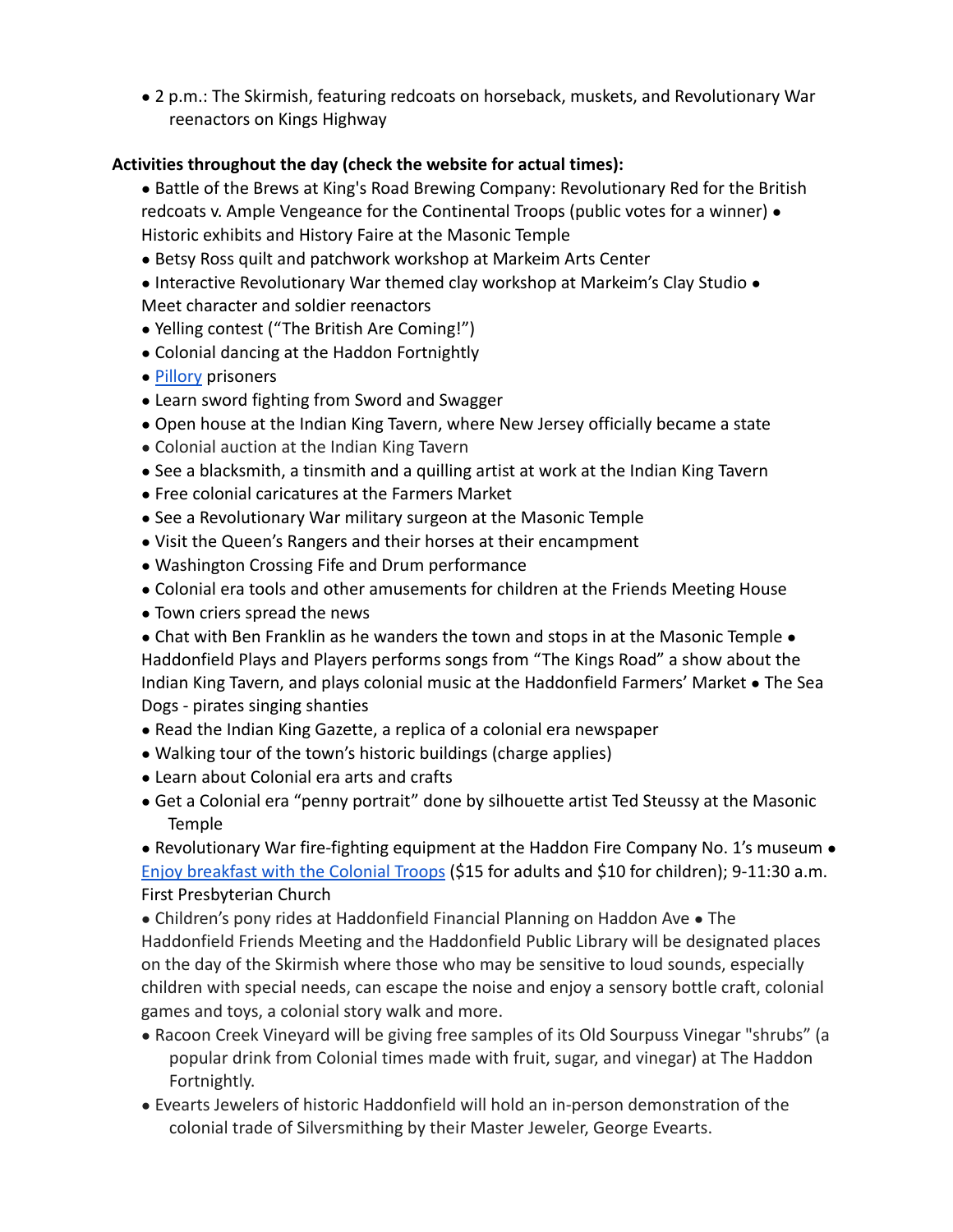#### **Additional events:**

Lecture Series, free, 7 pm: **The American Revolution in Our Communities** ● Kelly Jackson | May 25 at the Masonic Temple, Haddonfield Secret Codes and Spy-craft in the American Revolution

- Doug Thomas | June 1 at Haddonfield Borough Hall An Evening with George Washington
	- o Doug Thomas will also be portraying George Washington to students in Haddonfield Schools on June 1, prior to his lecture

#### **Window Decorating Contest**

May 2-31

Colonial-era displays in Haddonfield shop windows. Window decorating contest runs May 2-31 and the public votes for the winner. Confirmed participants include Duffy's Fine Chocolates, Meserall Vision & Hearing, and Anatolia Art & Craft Studio. Organized by Haddonfield Lions Club

#### **HaddonfieldSkirmish.com is live**

This will serve as the "Haddonfield Made Easy" guide for all visitors. It includes the day's events, where to eat, facilities, and parking.

#### **Battle of the Brews**

Kings Road Brewing Company in Haddonfield will be brewing two beers for the Skirmish; "Ample Vengeance IPA" to represent the Colonial Troops and "Revolutionary Red Ale" to represent the British Red Coats.

There will be a contest for this a week prior to the event. Fans will post photos on Instagram or Facebook, sharing which brew they choose (Ample Vengeance or Revolutionary Red) using #KRBattleoftheBrews in the caption of the post and tagging The Skirmish and Kings Road accounts. Stay tuned for more details, including the prize!

**Haddonfield Outdoor Sculpture Trust (HOST) Display at the Masonic Temple** Stuart Harting, Chair and Founder of HOST, will have a display at the Masonic Temple History Faire, specifically promoting the sculpture of "Militiaman," coming to Haddonfield in 2023, that is to be placed on Kings Highway near the Indian King. In the future, it would be a symbolic anchor for the Skirmish.

#### **Haddonfield's Revolutionary History**

In 1777, the New Jersey Assembly, fleeing from the British, met in session at Haddonfield's Indian King Tavern and declared that the "Colony" of New Jersey was now the State of New Jersey (per https://haddonfieldhistory.org/). Both British and American forces encamped at Haddonfield or marched through it during various campaigns. Lafayette was among the leaders of the Revolution who was known to have stayed in the town during the war. In 1903, the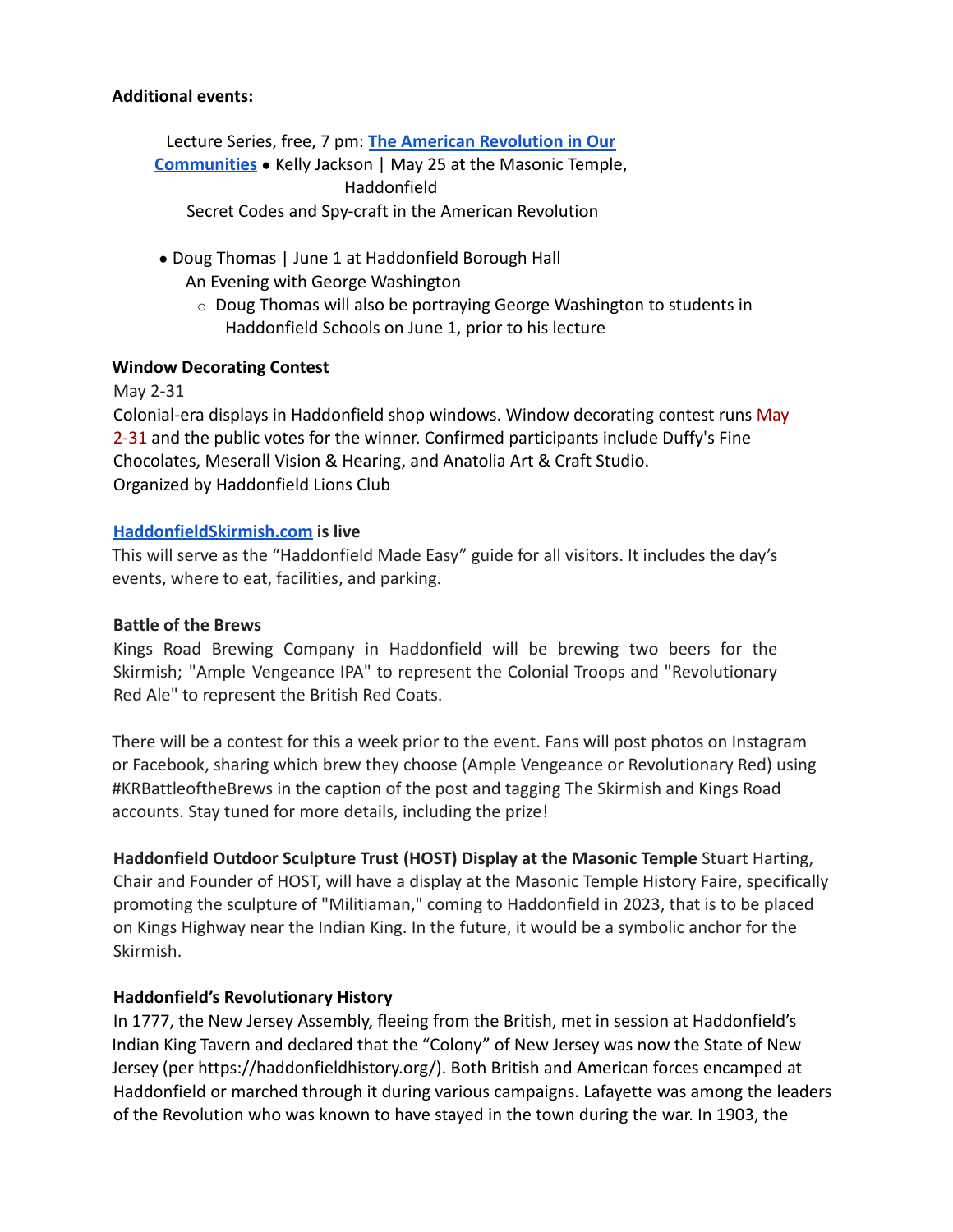Indian King Tavern became the first historic site purchased by the State of New Jersey. More on Haddonfield's revolutionary history here.

#### **Sponsors**

The Skirmish is made possible thanks to support from 1st Colonial Bank, 3 Dimensional Physical Therapy - Haddon Township, ABC Discount Appliances, Allison Nagle Team - RE/MAX One, British Chip Shop, Camden County, Camden County Historical Society, Dynamic Language Services, EarpCohn, Excel Roofing, Flood Vent Installations, Franklin Trailers Inc., Haddonfield Educational Trust, Haddonfield Financial Planning, Henry Bean & Sons, Jefferson Health, Kings Road Brewing Company, Lenny, Vermaat & Leonard, Lindsey Watson McCarthy - Weichert Realtors, McLaughlin Asset Management, Neabore Veterinary Clinic, New Jersey Historical Trust, Passariello's, PJW Restaurant Group, Remington and Vernick, TD Bank, The Haddonfield Foundation.

#### Learn more.

#### **About The Friends of the Indian King**

The Skirmish is hosted by The Friends of the Indian King, a  $501(c)(3)$  non-profit organization, which works to preserve and advance the Indian King Tavern Museum, the first New Jersey State historic site, and to raise public awareness of the museum and its educational programs.

#### **Download Press Photos**

###

#### **Special Events Press Release(s)**

#### **FOR IMMEDIATE RELEASE**

Contact: Devon Perry, T: 856-261-9983; [segelassociates@gmail.com](mailto:segelassociates@gmail.com)

#### **NEW: PONY RIDES FOR KIDS AT JUNE 4'S SKIRMISH EVENT IN HADDONFIELD**

*Haddonfield Financial Planning is Sponsoring this New Offering at Annual Revolutionary War Reenactment*

Haddonfield, NJ (May 17, 2022) – When [The Skirmish,](https://www.indiankingfriends.org/skirmish2022/) a day-long Revolutionary War reenactment and colonial festival, returns to Haddonfield on Saturday, June 4, 2022, it will include a new highlight: pony rides!

[Haddonfield Financial Planning](https://www.hfponline.com/), a local business with lots of hometown pride, will host [Red Sky](https://www.redskyranchnj.com/about-the-farm) [Ranch's](https://www.redskyranchnj.com/about-the-farm) beautiful ponies on its front lawn at 205 N Haddon Avenue in Haddonfield.

Pony rides from 9 a.m. to 2 p.m. (with a rest break from 10:45 a.m. to 11:30 a.m.). Each ride costs \$10. While waiting in line, children will have the opportunity to create their own tricorn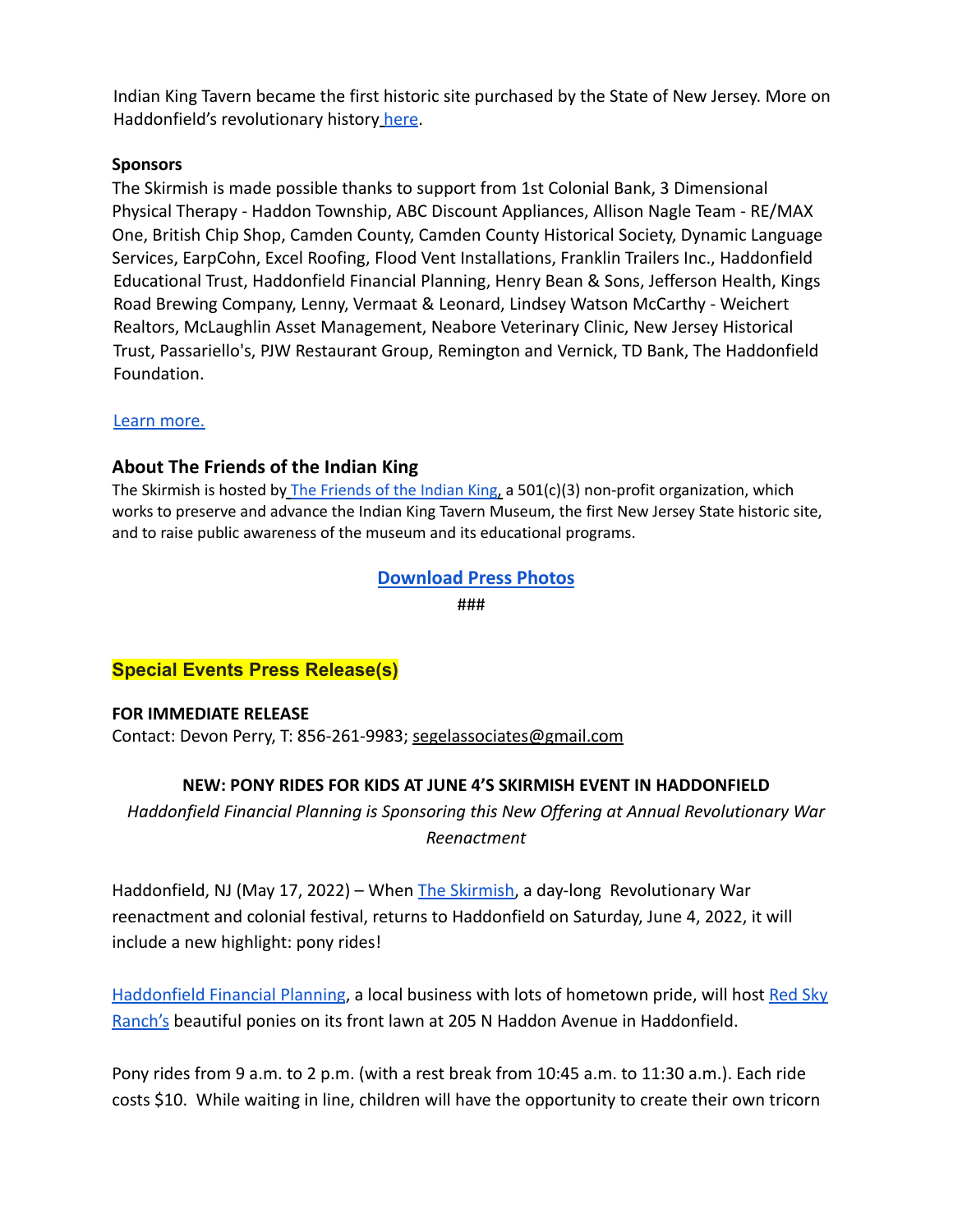hats as souvenirs, immersing themselves in the historical reeactment battle between the Redcoats and the Continentals.

The Skirmish, a family-friendly day of colonial-themed events, will take place on and around Haddonfield's Kings Highway. All are welcome to come and enjoy the town's transformation back to the 1770s. More about The Skirmish can be found here: <https://www.indiankingfriends.org/skirmish2022>.

#### **About Haddonfield Financial Planning**

Haddonfield Financial Planning offers *revolutionary* financial advice. Declare your *independence* from hype. [Haddonfield Financial Planning](https://www.hfponline.com/), a Registered Investment Advisor, registered with the State of New Jersey, provides revolutionary asset management and related financial services for clients in the *original 13 colonies* and throughout the nation.

#### DISCLOSURE AND CONFIDENTIALITY NOTICE:

Haddonfield Financial Planning, L.L.C. ("HFP") is a Registered Investment Advisor ("RIA"), registered with the State of New Jersey. HFP provides asset management and related financial services for clients in New Jersey, Pennsylvania and throughout the nation. HFP will register and maintain all applicable licenses, as required by the states in which HFP conducts business, as applicable. HFP provides individualized responses to persons in a particular state only after complying with all regulatory requirements, including any applicable state exemption or exclusion.

###

Subject: June 1: George Washington in Haddonfield

Hi –

On June 1, George Washington is coming to South Jersey to build excitement for The [Skirmish](https://haddonfieldskirmish.com/) (June 4's annual reenactment of ambushes by the Continental militia in Haddonfield).

# **An Evening with George [Washington](https://www.indiankingfriends.org/the-american-revolution-in-our-communities/)**

**June 1 at 7 p.m. Haddonfield Borough Hall**

During "An Evening with George Washington," professional actor and historical interpreter Doug Thomas will recount some of the most important moments from the struggle for American independence, as well as Washington's key values: Honesty and the Rules of Civility.

This event is part of **The American Revolution in Our [Communities](https://www.indiankingfriends.org/the-american-revolution-in-our-communities/)** series, a partnership between Camden County College and the Haddonfield Skirmish Committee.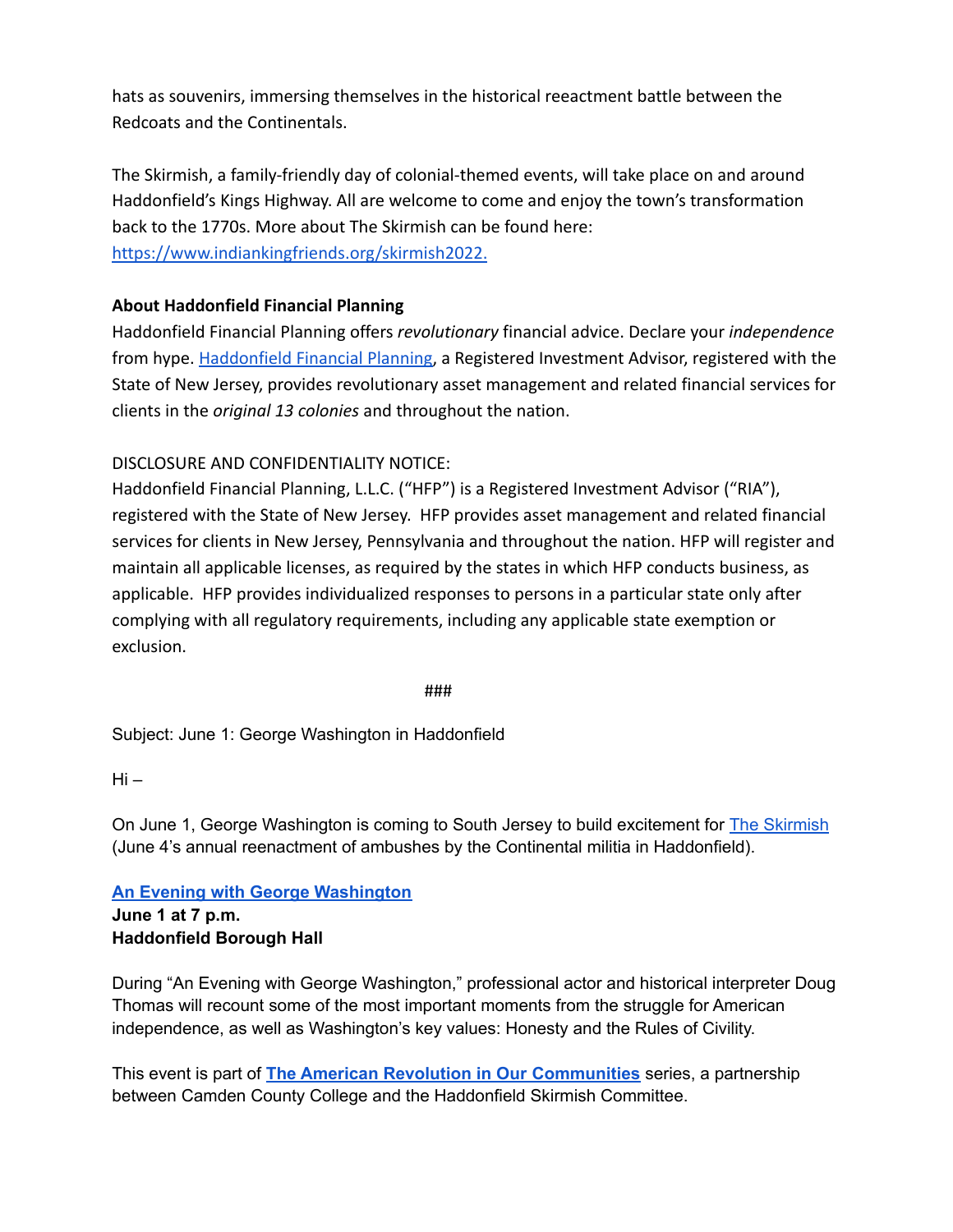Learn more: <https://www.indiankingfriends.org/the-american-revolution-in-our-communities/>

Walk-ins welcome; no advance reservations or tickets are needed.

###

Hi NAME --

Imagine having to yell all of your tweets all over town to make sure that everyone heard your news. That's what things were like in the 1700s and 1800s -- long before broadcast news or social media. Town Criers would yell Hear Ye Hear Ye and announce their community's updates.

Did you know that the Philly region still has Town Criers?

Right in Haddonfield, New Jersey, a group of trained Town Criers dress up in colonial garb, ring bells, and make proclamations around town. Video: <https://youtu.be/zqJZtoy27RQ> and [photos](https://drive.google.com/drive/folders/1E925yTaVR9jIt8fUTHAzaiOC36WfsvqM?usp=sharing).

Part of the historical Indian King Tavern (circa 1750) Museum, they show up at town wide events, notably June 4's day-long revolutionary war reenactment and colonial festival, [The](https://www.indiankingfriends.org/skirmish2022/) [Skirmish](https://www.indiankingfriends.org/skirmish2022/).

Town Criers have to be loud, friendly, quick-witted, and enjoy dressing up. The historical reenactors spend months absorbing information about their town's history.

### **Would you consider featuring Haddonfield's Town Criers in the next few months, in the lead-up to The [Skirmish?](https://www.indiankingfriends.org/skirmish2022/)**

Some ideas for a segment:

- Have them deliver some local news, in their signature colonial style (hear ye hear ye!)
- Follow them around town with their bells and announcements about The Skirmish coming back for the first time in two years.
- Interview them about our area's revolutionary history
- Have them do three huzzahs in honor of someone or something.
- Open to your ideas!

Thanks for considering!

###

#### **Meet NJ's Revolutionary Women**

 $Hi -$